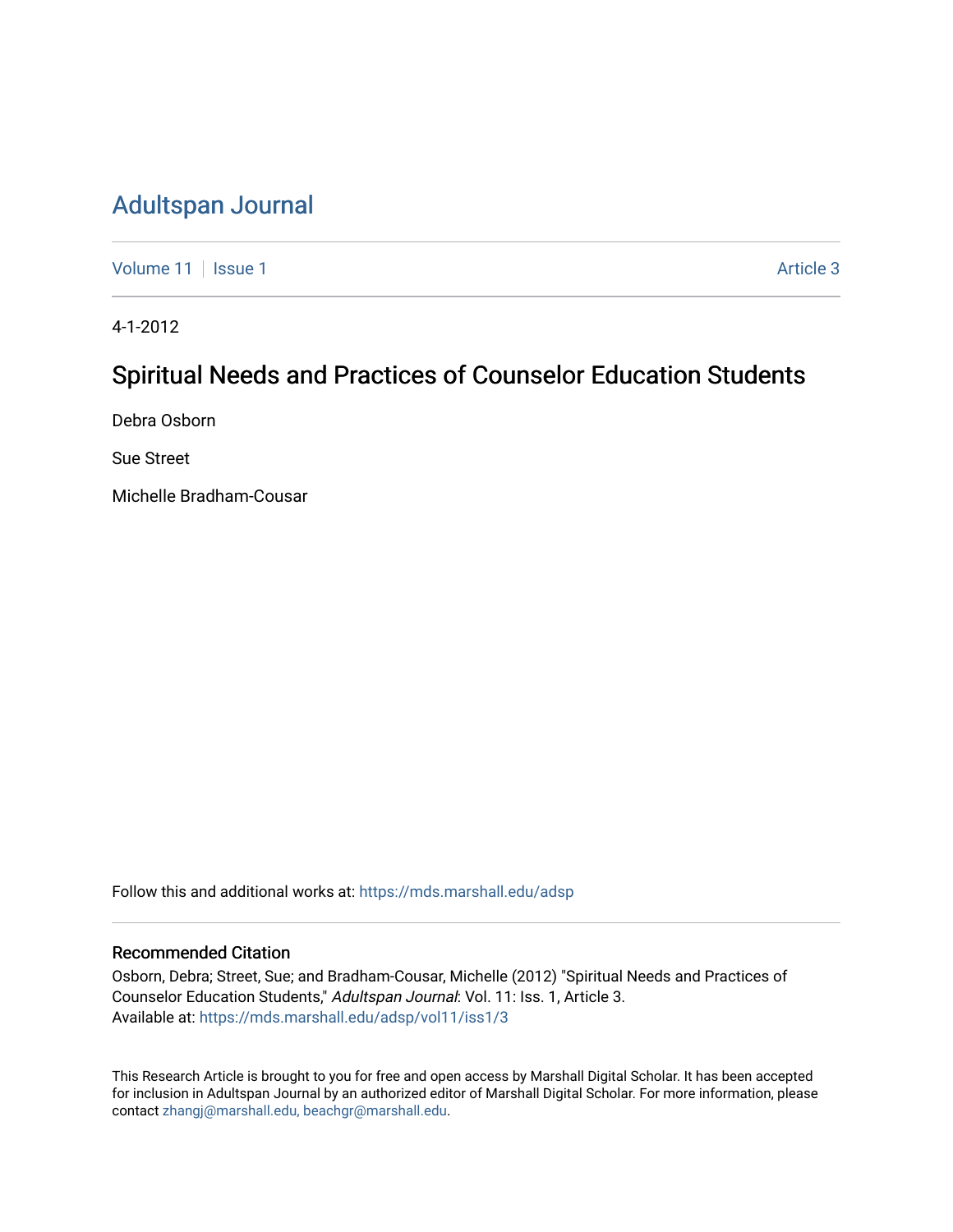Received 03/31/11 Revised 04/06/11 Accepted 07/14/11

# **Spiritual Needs and Practices of Counselor Education Students**

## **Debra Osborn, Sue Street, and Michelle Bradham-Cousar**

*This study examined the self-reported value of spirituality, types of spiritual practices, and values of 69 counselor education students. It also examined counseling students' ideas for how to increase their comfort with incorporating spirituality into counseling practice. Implications for implementing spirituality training in counselor education programs are addressed.* 

The need to address spirituality issues with clients and to train counselors in effective counseling methods for exploring these client issues has been acknowledged by the counseling profession (Belaire & Young, 2000; Belaire, Young, & Elder, 2005; Burke et al., 1999; Curtis & Davis, 1999; Ingersoll, 1997; Matthews, 1998; Miller, 1999; Pate & High, 1995; Schaffner & Dixon, 2003). Myers and Truluck (1998) suggested that "it is both appropriate and timely for counselor education training programs to ensure that the religious beliefs of clients, and perhaps also of counselor trainees, are included in counselor training" (p. 121). Burke et al. (1999) recommended that "a balanced inclusion of the spiritual and religious aspects of life at appropriate points in the CACREP [Council for Accreditation of Counseling and Related Educational Programs] curriculum is a reasonable step in helping counselor trainees acquire competencies necessary for incorporating the spiritual/religion dimension into the counseling process" (p. 256). They further suggested inclusion approaches for the eight CACREP common core areas of study.

Kelly (1995) found that 45% of surveyed counselors were active in organized religion, and 61% reported attending religious services regularly. Although studies have demonstrated a high level of interest in spirituality by many counseling professionals (e.g., Burke et al., 1999; Holt, Houg, & Romano, 1999; Ingersoll, 1997), few studies have addressed the issue of spirituality with counselor education students, as did Souza's (2002) groundbreaking study. This current study surveyed students' expression of their spirituality and spiritual values.

*© 2012 by the American Counseling Association. All rights reserved. Debra Osborn, Sue Street, and Michelle Bradham-Cousar, Department of Psychological and Social Foundations, University of South Florida. Debra Osborn is now at Educational Psychology and Learning Systems, Florida State University. Sue Street is now in private practice in Clearwater, Florida. Correspondence concerning this article should be addressed to Debra Osborn, Educational Psychology and Learning Systems, Florida State University, 3206-E Stone Building, 1114 West Call Street, Tallahassee, FL 32306-4453 (e-mail: dosborn@fsu.edu).*

**ADULTSPAN***Journal April 2012 Vol. 11 No. 1* **27**

Published by Marshall Digital Scholar, 2022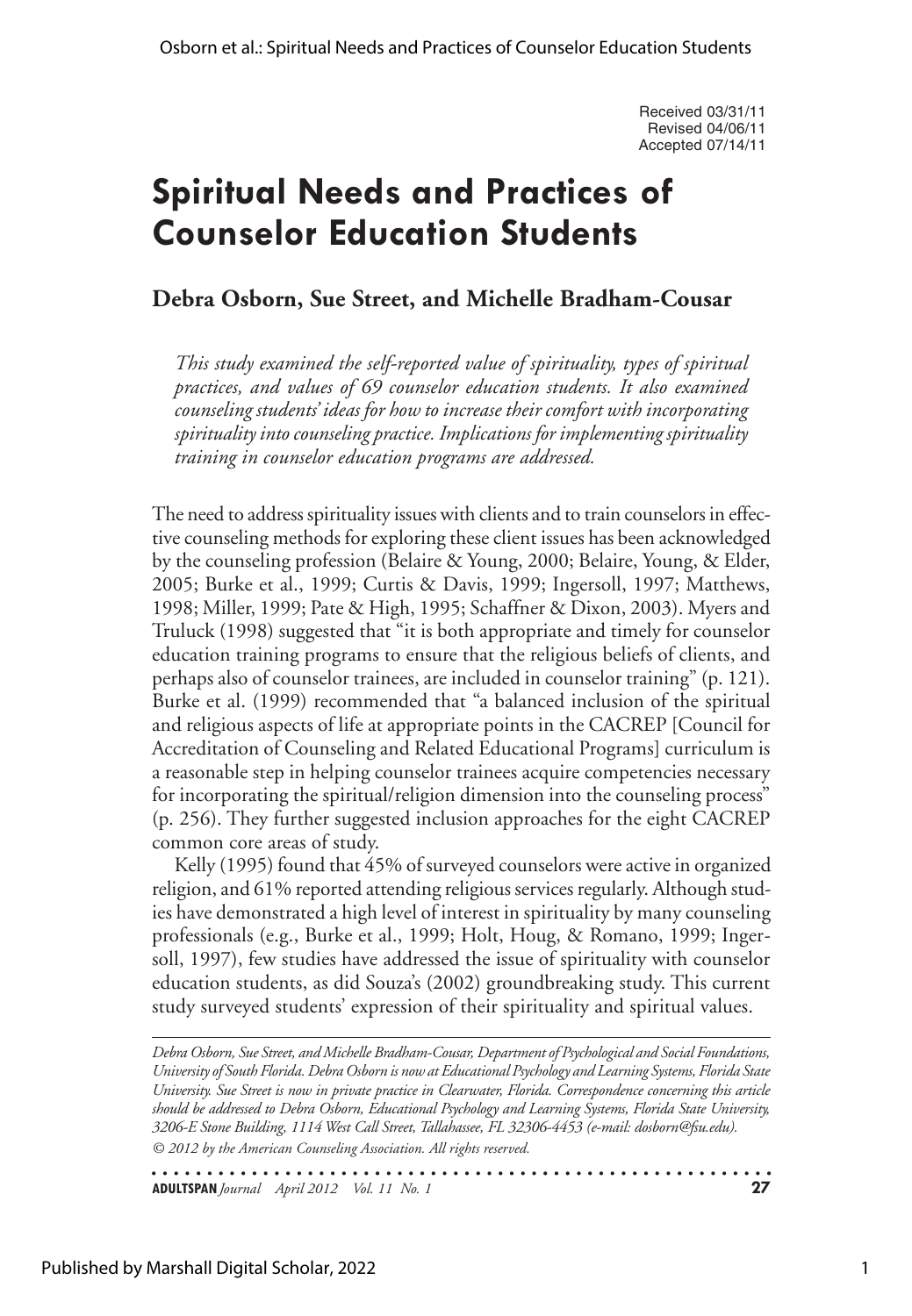The first purpose of the study was to assess the significance of spirituality in the lives of master's-level counseling students and its current meaning/practice in their lives. To address this issue, we asked the following questions:

*Research Question 1*: What spirituality practices do counselor education students observe?

*Research Question 2*: What are the values counselor education students identify as most important?

The second purpose of this study was to ascertain what might increase students' confidence in integrating spirituality into their counseling approaches when appropriate. To address this issue, we asked the following question:

*Research Question 3*: What strategies would increase students' comfort level for integrating spiritual issues into the counseling process?

#### **Method**

#### **Participants**

Counselor education students at a large southeastern university were invited to participate in a research study designed to examine the role of spirituality in their lives. Sixty-eight students (51 women, 17 men) participated in the study, ranging in age from 22 to 55 years (women:  $M = 32.34$  years,  $SD = 9.64$ ; men: *M* = 30.79 years, *SD* = 8.11), and were Caucasian (82%), Black (10%), Hispanic (6%), and other (2%). The majority of participants classified their religious preference as either Christian/Protestant (56%) or Catholic (24%). Other religious preferences (agnostic, atheist, Jewish, and New Age) each had 3% representation, and the category "none of the above" captured 8% of the students. When asked if they had experienced a spiritual crisis, 50% of participants  $(n = 34)$  responded yes.

#### **Instrumentation**

Students were asked to complete a survey we designed to address specific research questions outlined for this study. The following definition was written on the survey: "Spirituality is a search for meaning and purpose in life" (Koch, 1998, p. 20). The items on the survey consisted of open- and close-ended questions. For Research Question 1, to determine the spirituality practices of the students, we included four questions about the extent spirituality plays a part in their lives, what spiritual practices they engage in, how important various spiritual practices are, and which are most and least important.

Research Question 2 was to determine the values the students identify as most important. Students were asked to prioritize their five most important values from a list of 98 values that were identified by students in a previous semester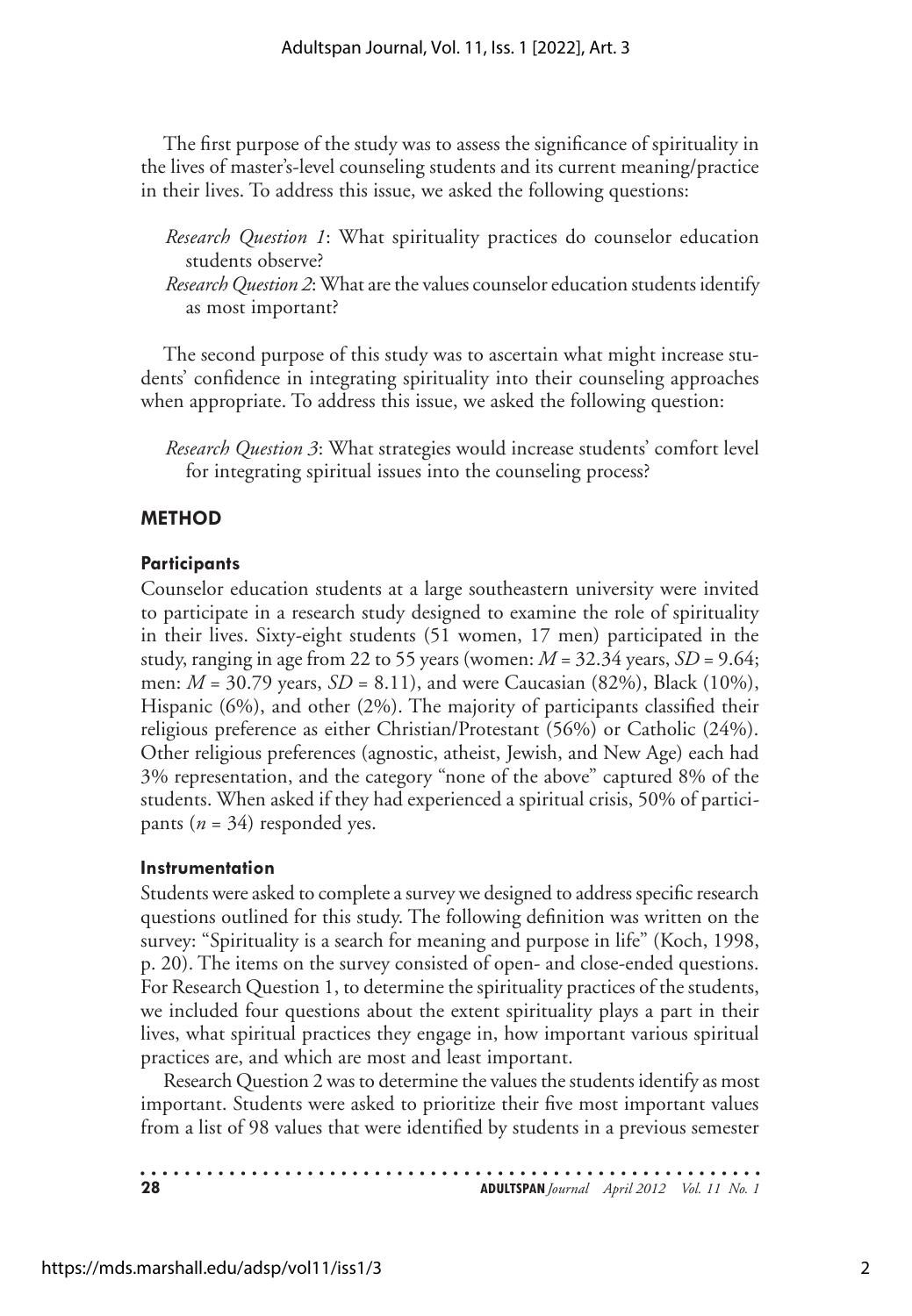in response to the question, "What is important to you?" Research Question 3 was designed as an open-ended question and focused on what specific strategies might help to increase students' confidence for integrating spiritual issues into the counseling process. Specifically, students were asked, "What would increase your confidence in discussing spirituality with your clients?"

#### **Procedure**

Professors distributed survey copies to participants who completed them outside of class time. Students had the choice of turning in the surveys during the following class or to the program secretary, to further assure anonymity. Participation was voluntary, and students were informed that they could discontinue their participation at any time without penalty.

### **Data Analysis**

Descriptive statistics were calculated for responses to Research Question 1. For Research Question 2, values prioritization was calculated by assigning 1 point to each chosen value and tallying the points. The five values with the most points were identified.

Emerging themes in students' responses to the open-ended question (Research Question 3) were identified using the inductive approach described by Abrahamsom (1983), in which researchers immerse themselves in the narrative material to identify the dimensions that seem important to the writers. Berg (1998) advocated reliance on this method with consistent application of an objective coding scheme utilizing explicit rules called *criteria of selection*. Drawing on the work of earlier researchers (e.g., Denzin, 1978), Berg explained that inductive category development must emanate from emerging patterns within the data, thereby grounding these categories in the data from which they derive. In the present study, the two researchers (first and second author) independently constructed categories, following the sorting of responses. Upon arriving at agreed-upon categories, the two researchers and a graduate student (third author) then independently sorted student responses into these categories, with a 100% agreement rate.

## **Results**

Three research questions guided this study. The purpose of Research Question 1 was to identify the spirituality practices the counselor education students observed. Four questions about spiritual practices were asked, and responses were analyzed through examination of percentages and rankings. Table 1 shows the responses to the first and second practices questions. The first practices question asked was, "To what extent does spirituality play a part in your life?" Approximately 60% of students indicated that spirituality was very important (pervades/influences everything they do or is a big part of everything they do),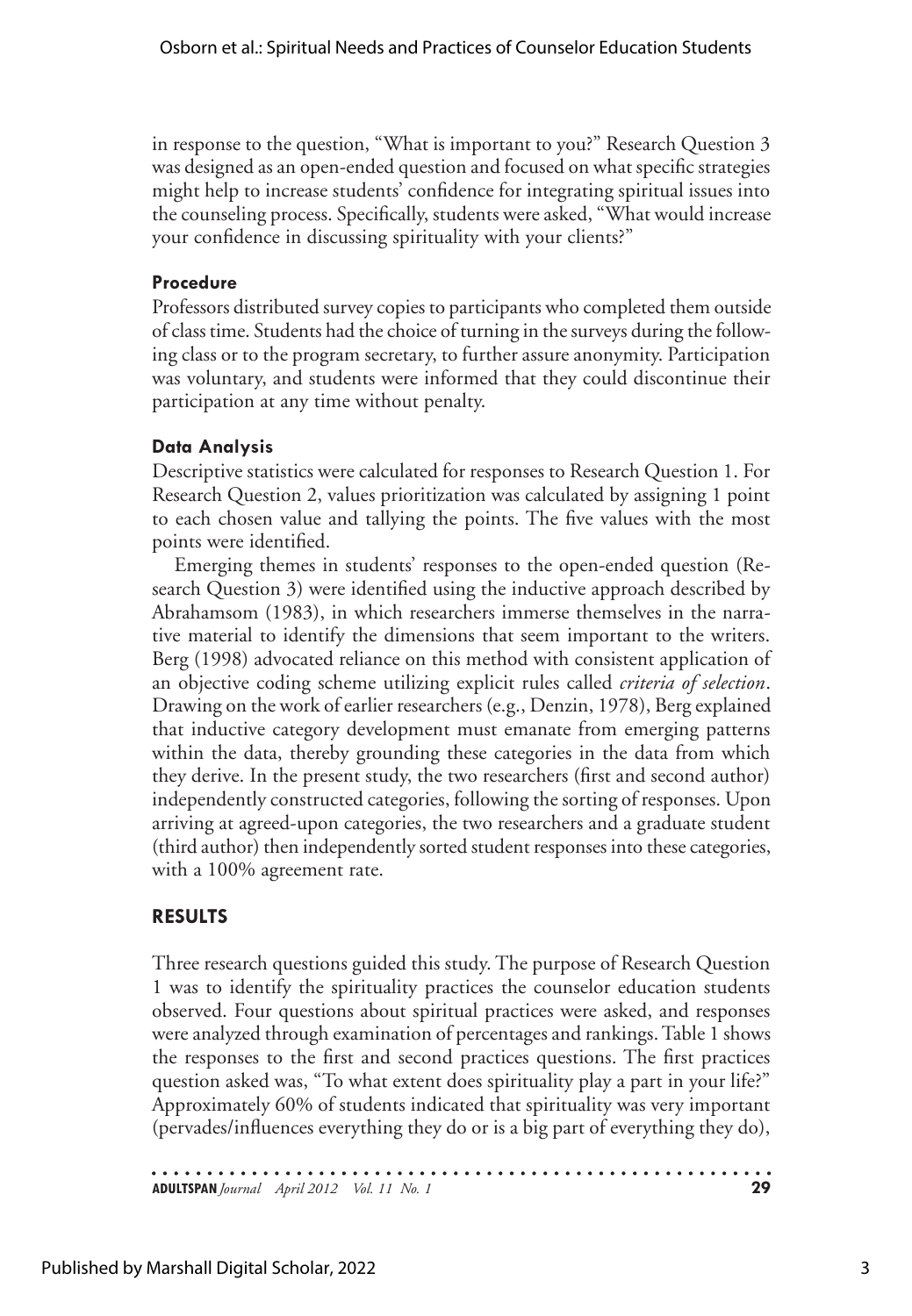#### **Table 1**

| Question                                   | Response                                                                                 | ℅  |
|--------------------------------------------|------------------------------------------------------------------------------------------|----|
|                                            | 1. To what extent does spirituality Pervades and influences everything I do              | 25 |
| play a part in your life?                  | Is a big part of everything I do                                                         | 35 |
|                                            | I consider it along with other priorities/options                                        | 31 |
|                                            | It is occasionally relevant                                                              | 6  |
|                                            | Is not particularly relevant to my thinking and<br>decision making                       | 3  |
| 2. How do you observe spiritual<br>events? | I follow a mixture of traditional activities and                                         |    |
|                                            | personal rituals                                                                         | 46 |
|                                            | I engage in my church's traditional services                                             | 34 |
|                                            | I personally create most of my own rituals<br>I do not observe spiritual events with any | 10 |
|                                            | regularity                                                                               | 10 |

#### **Percentage of Counselor Education Student Responses When Asked About the Role of Spirituality in Their Lives**

*Note*. Percentages are whole numbers because of rounding.

with 31% of students indicating that they consider it along with other priorities/options, and the remaining students stating that either it was occasionally relevant (6%) or that it was not particularly relevant (3%) to them. The second practices question asked how students observe religious events, with the largest responding group preferring a combination of traditional observations and personal rituals (46%). Other responses included engaging in their church's traditional services (34%), personally creating most of their own rituals (10%), and not observing spiritual events with any regularity (10%).

The third practices question examined how important specific activities were for counselor education students in expressing their spiritual ideals. Students were asked to rate the importance of specific activities in their lives on a 5-point scale from  $0 = not important$  to  $4 = very important$ . The three activities rated very important by most respondents included engaging in spiritual/religious rituals such as holidays and special events (75% of students), adhering to one's own set of values (74%), and praying (60%), whereas the activities that received the most frequent ratings of not important by students were reading religious books (71% of students) and serving at their church/synagogue/religious service (44%). The fourth practices question specifically asked students to identify the most and least important activity from the list of activities associated with the third practices question. Praying was the activity rated as most important by the largest group of students (41%), and journaling was rated as least important by the largest group of students (35%).

Research Question 2 sought to identify those values that counselor education students consider most important from a list of 98 values. The most commonly listed values for the entire group were family (*n* = 26), loving (*n* = 21), spirituality ( $n = 20$ ), compassion ( $n = 20$ ), and honesty ( $n = 14$ ). When values were tabulated by gender, women ( $n = 52$ ) and men ( $n = 17$ ) appeared to have different priorities. Women's five most frequently chosen values were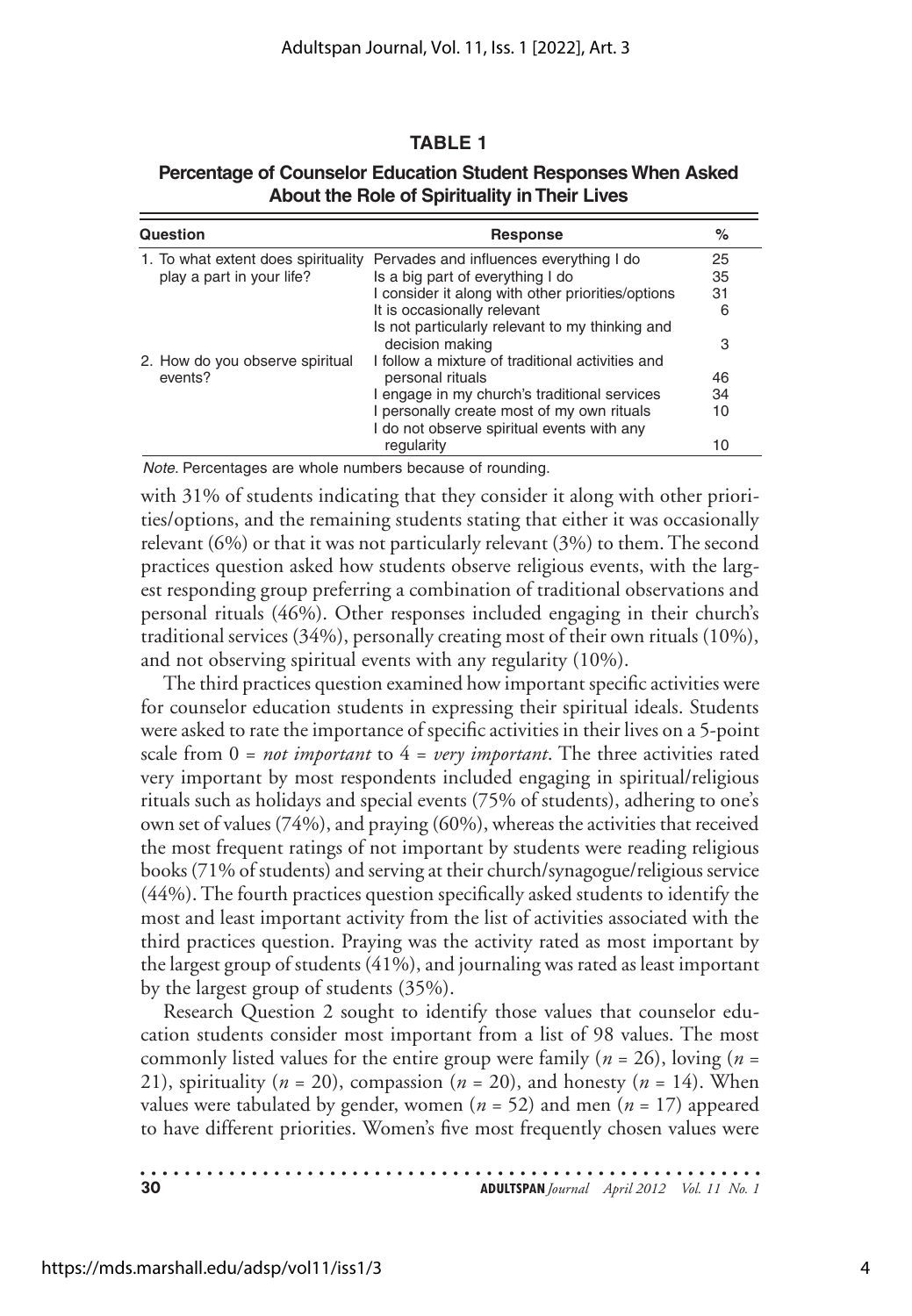consistent with the total group's highest values. However, men's values varied from these somewhat; the two values most highly prized were integrity (*n* = 6) and happiness (*n* = 6), which were not included in women's most frequent choices ( $n = 5$  and  $n = 6$ , respectively). Both genders included family, loving, and honesty among their highest five values. Chi-square analyses revealed significance gender differences for happiness,  $\chi^2(1, N = 69) = 5.03, p < .05$ , and for integrity,  $\chi^2(1, N = 69) = 6.30, p < .05$ .

The response of the largest group of students (34%) to a question concerning Research Question 3 ("What would increase your confidence in discussing spirituality with your clients?") was being comfortable if the client initiated the topic. A sample statement reflecting this sentiment was "I would not unless they brought it up." The second largest group of students (22%) indicated that as knowledge increased, so would their comfort. Sample comments included "More knowledge of other religions—especially nontraditional" or "Possibly a basic course in spirituality." The students' sentiment in the third group (16%) was that confidence would increase if they knew that they would not be imposing their beliefs on the client or that no punishment would occur. A sample statement was "If I was sure I would not lose my job or be reprimanded in some way." A fourth group of students (10%) reported feeling confident, as evidenced by statements such as "I am comfortable now." A fifth group of students (9%) stated that they would feel more comfortable if they effected some spiritual growth of their own, such as "I think that trusting my faith more consistently."

#### **Discussion**

The purpose of this research was to examine how spirituality is expressed in the lives of counselor education students, to identify the values counselor education students see as most important, and to learn what would increase student confidence in discussing spirituality with their clients. Findings from this study suggest that spirituality is clearly valued and practiced among the counselor education students surveyed. In response to Research Question 1, 60% of the students reported that spirituality either pervades and influences everything they do or is a big part of their lives, with an additional 31% stating that spirituality is considered along with other priorities in their lives. Ninety percent of the students reported they observe significant religious events in personal and/or traditional ways. Almost one third of responding students prioritized spirituality as one of their most important out of 98 values. The finding that spirituality is valued among many counselor education students is consistent with a growing body of research finding that spirituality is highly valued among counseling professionals (Bergin & Jensen, 1990; Frame, 2000; Hickson, Housley, & Wages, 2000; Myers & Truluck, 1998).

Responses to Research Question 1 revealed a great deal about the spiritual practice of the surveyed program's counselor education students. These students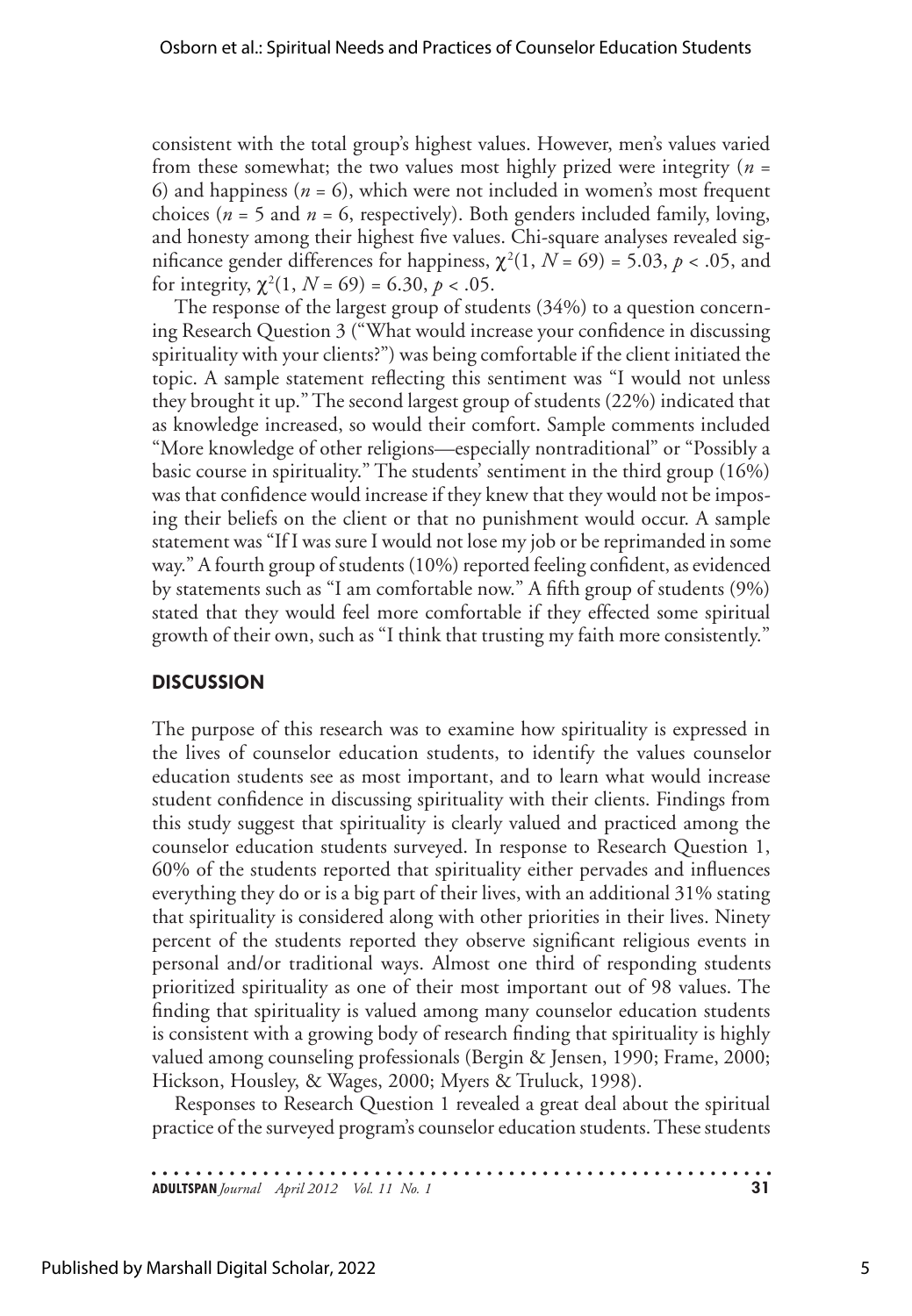ranked observation of religious and spiritual events, adherence to their own set of values, and prayer as the most important activities in which they engage to nurture their spirituality. It is not surprising that 75% of students identified participation in the observation of religious and spiritual events as meaningful in their lives; furthermore, the fact that 56% reported they observed these significant events through a combination of personal ritual and traditional observation of spiritual events suggests that students are initiating their own spiritual practices. Students may be seeking their own meaning of religious events, which would imply that they actively seek personal spiritual answers. Seventy-four percent of students saw adherence to their personal values systems as an equally important expression of their spirituality. Thus, students express their spiritual values in observance of very specific events, such as traditional holidays, yet see themselves living their values in everyday events and making choices and decisions based on a value system that is apparently imbued with their own spiritual beliefs about right and wrong, good and bad. These students are adherents to spirituality in the truest sense of the word; they live it.

Students also highly valued the practice of prayer. Studies on prayer in the lives of counselors have revealed two main findings. First, a study of seven counselor trainers from British universities revealed that covert (as opposed to overt) prayer by the counselor can serve to help the counselor feel grounded, provide a different reference point from which to view the client and the client's situation, and can be seen as a way of supporting the client (Gubi, 2001). Gubi (2001) also identified potential benefits of overt prayer with clients but raised issues about the ethical dilemmas associated with overtly praying with clients. Second, Nyman and Daugherty (2001) found that when a counselor self-disclosed about using prayer following client self-disclosure about use of prayer, the counselor received higher overall ratings and higher attractiveness ratings and were more likely to be chosen by 67 college student clients compared with counselors who self-disclosed about personal prayer usage without client self-disclosure. The relationship of prayer to counseling still merits much research and discussion.

Myers and Truluck (1998) suggested it might be time to examine the spiritual values of counselor trainees, and through our second research question, we attempted to do this. Responses to Research Question 2 showed consistency for these counselor education students' highest preferences, specifically with family, spirituality and loving, and respect and happiness being the most frequent choices. However, although 75% of these students reported expressing their spirituality through their value system, only recently have counseling texts discussed how counselor values are an integral, inseparable factor in effective counseling (Egan, 1998). According to Egan (1998, p. 42), counselor values "permeate" and "drive" the counseling relationship by providing the counselor with a framework from which decisions about how to proceed are based. Given this, and the pervading fear among students of imposing beliefs,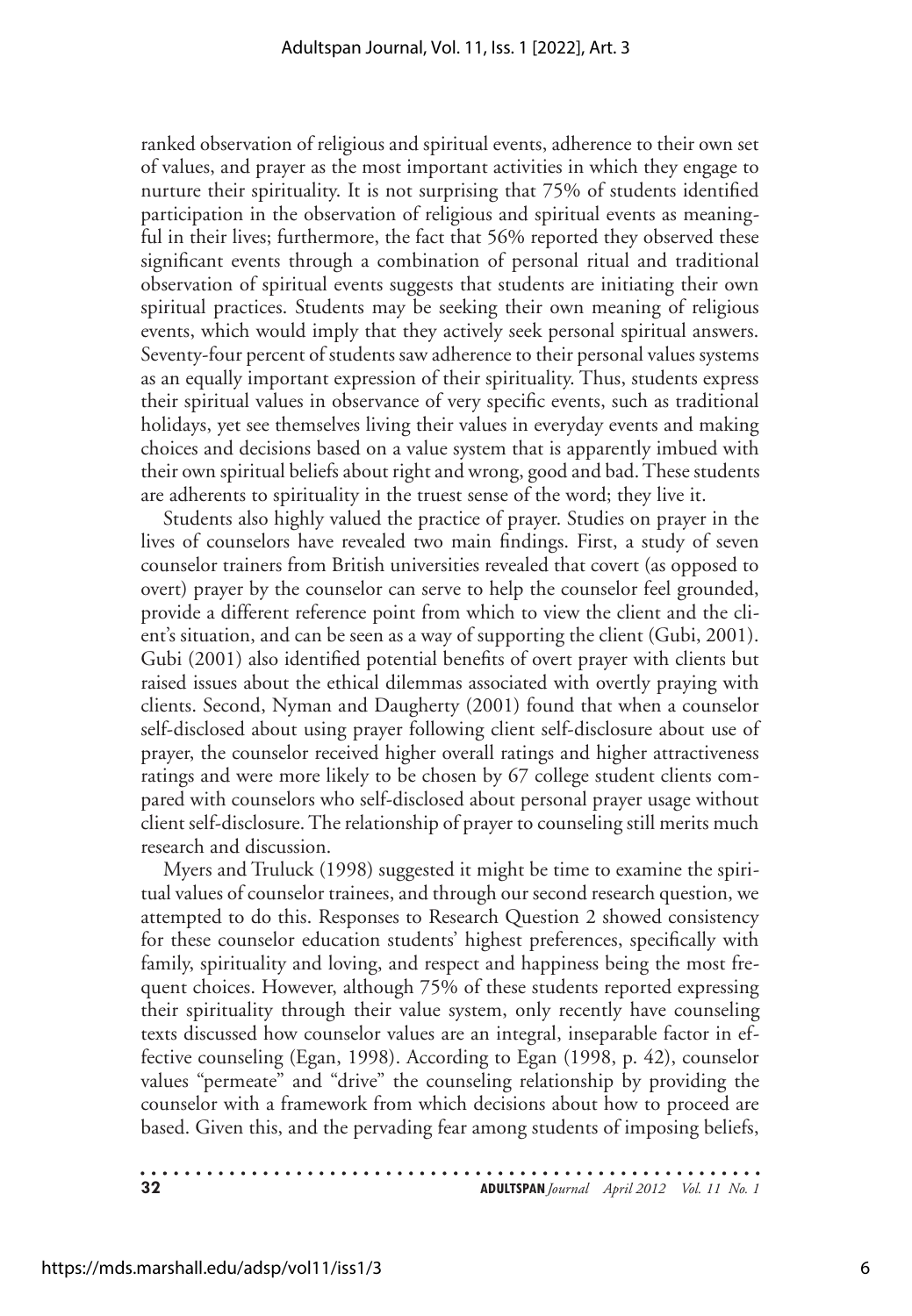perhaps students need assistance acknowledging that helping clients explore spiritual beliefs is not the same as forcing the counselor's spiritual beliefs on the client. This acknowledgment may result in a higher awareness of potential countertransference issues related to spirituality (Hayes & Cowie, 2005; Mack, 1994). At the same time, it must be acknowledged that although spirituality was highly prized by this group, it seems to be more highly valued by female than male counselor education students. Two male students (12%) identified spirituality among their five highest values, whereas 18 female students (36%) identified it among their five highest. Further research may elucidate differences between women and men who are drawn to the counseling field.

Although no other studies of counselor values to date have found the most highly prized values to be family and spirituality, studies did find loving/ benevolence as highly valued for counselors (Kelly, 1995) and for substance abuse counselors (Brooks & Matthews, 2000). In addition, psychologists who perceive spirituality as relevant in their own lives were more likely to perceive it as relevant within their clinical work (Shafranske & Gorsuch, 1984). Future research questions should examine how these values, and in particular, the value of spirituality, affect students' philosophy and practice of counseling.

Responses to Research Question 3 indicated that although approximately 90% of these counselor education students personally value spirituality, only 10% expressed the confidence to initiate discussions in that direction in their counseling relationships. The most common strategy for increasing counselor education students' confidence for integrating spiritual issues into the counseling process was client initiation of the topic. Souza (2002) reported the same belief among some of the counselor education students she surveyed. The second most common strategy was some type of an educational component, such as taking religion courses, exploring their beliefs with others, and Bible study. In her study, Souza noted that counseling students had mixed reactions to taking a world religion course outside of the counselor education program, although many supported counselor training focused on spirituality. Findings related to students' confidence in counseling clients in the area of their spiritual beliefs indicated that most students maintain a clear separation of personal values and counseling practice.

Yet values are an important variable in the counseling relationship (Capuzzi & Gross, 1999; Cormier & Cormier, 1998; Okun, 1997; Seligman, 2001) for both counselor and client. The significance of values to individuals' choices, beliefs, actions, and paradigms that structure their perceptions of their environment and their relationships has been repeatedly noted over the years. Values play a particularly salient role in the counseling relationship because of their role in effecting behavior change as well as personal growth. Whereas some counseling may involve assisting a client in initiating behaviors that are consistent with her or his expressed values, other changes and personal growth may involve values changes, or at least shifts in the relative priority of some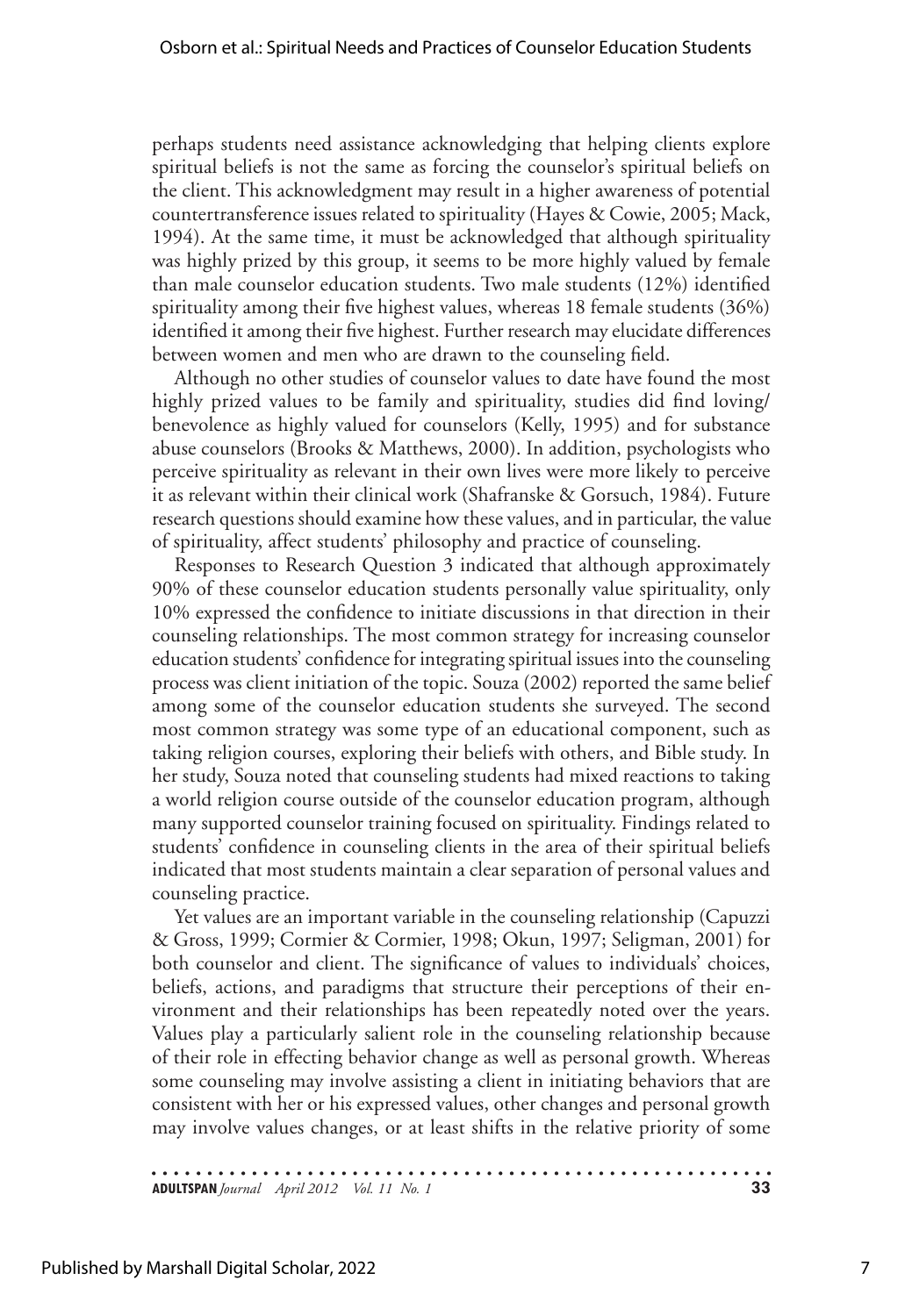values to others. Capuzzi and Gross (1999) traced the evolution of thinking within the counseling profession in relation to the role of counselors' values. Traditionally, the influence of psychodynamic philosophy has been evident in the traditional counseling injunction to counselors to present themselves as value-free in the counseling relationship (Capuzzi & Gross, 1999). However, in recent years a number of professionals have asserted that it is not possible to remain value-free in counseling; they noted that as early as 1958, Williamson had asserted that counselors should be open about their values. Samler (1960) concurred, suggesting that assisting clients to change their values is an appropriate goal and, in fact, could be a requirement for counseling to be effective.

Counselor educators have observed that counselors cannot keep their values out of counseling (e.g., Cormier & Cormier, 1998; Okun, 1997) but seem uncertain whether counselors should actually assist clients in changing values. The counseling profession does agree that counselors assist clients in changing their behavior, which frequently also signals a change in values. It is clearly legitimate to assist clients in acting on their own values; confrontation in counseling is often about a client who says she or he values one attribute but practices another. There seems to be little dissension within the profession that it is legitimate to help clients change actions to match values. But what about the woman who is involved in counseling, and has suffered from domestic abuse for years, expressing the value that a woman should submit to her husband? Obviously there could be many variations on this theme. Alternatively, a woman who determines that she must get out of an abusive situation is clearly expressing a different self-value. Has the counselor facilitated change in the woman's values or just her behavior? Although we do not talk about it in that framework, it is clear the counselor is involved in advocating more self-preserving values. Do we as counselors have the right to assist clients in self-preservation? In self-acceptance? In self-valuing? For the client who comes to us very much in need of healing, or gripped by indecision, self-doubt, even self-loathing, we are often involved in changing values. Is it possible that we prefer not to talk about it because there are so many gray areas and so many uncertainties involved? It may be safer to be value-free as a counselor, but, as Samler (1960) pointed out, it may not always be effective.

We do not mean to imply that it is legitimate for counselors to try to change clients' spiritual values, but exploration of values is a legitimate topic in the counseling relationship (Seligman, 2001). What happens when a counselor initiates a discussion of the client's values and the client's values are very much integrated with her or his spiritual beliefs? How is this any different from exploring the range of client values? In fact, this may be what one third of this study sample of counselor education students meant when they said they would only discuss spiritual values if the client initiated that direction. What if the counselor believes in the relevance of the client's spiritual values to the issue under discussion? Should the counselor feel comfortable in initiating that direction?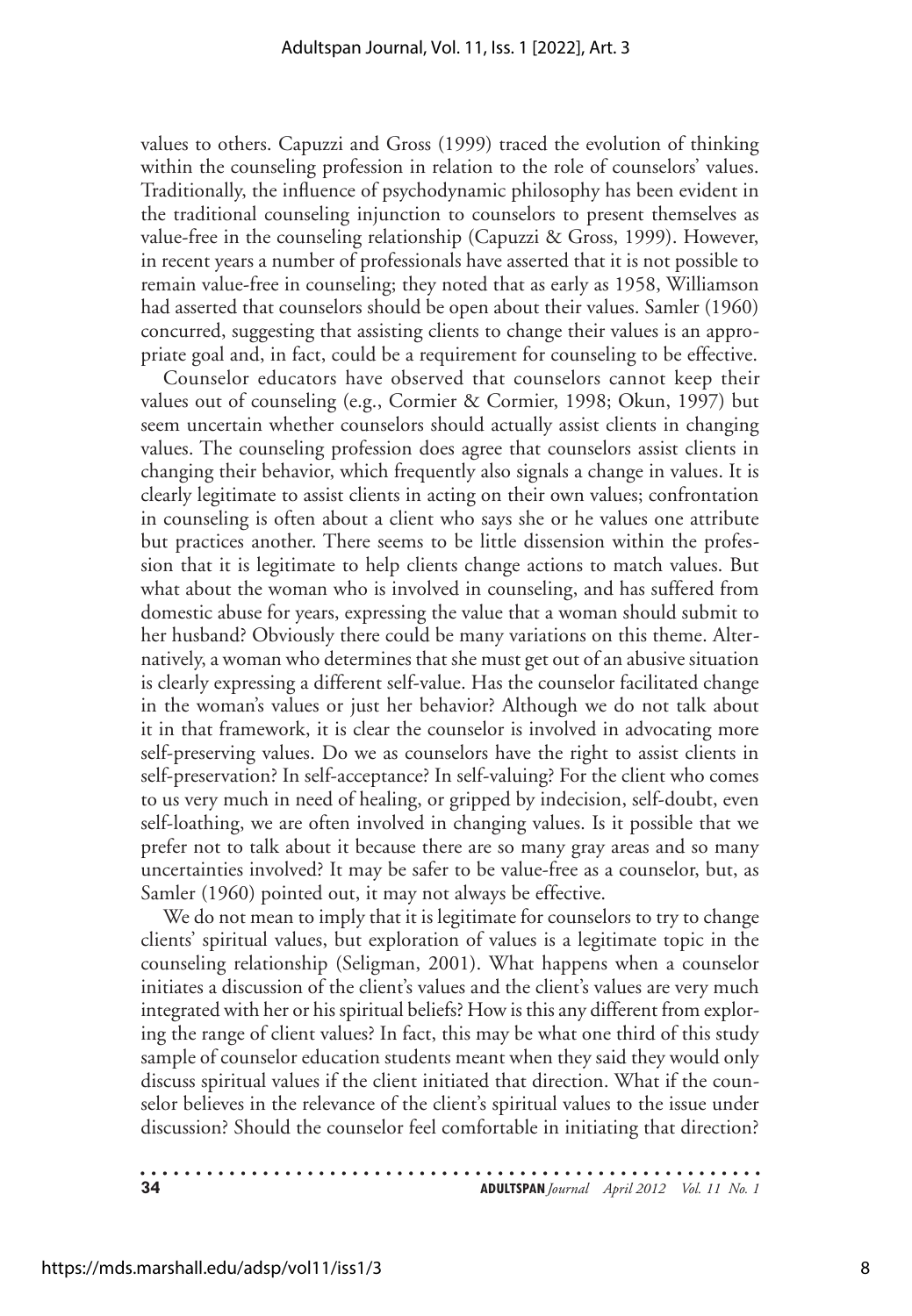The professional literature implies five possible levels of counselor–client interaction related to values: exploring and discussing client values (Capuzzi & Gross, 1999); sharing of counselor values (Capuzzi & Gross, 1999); counselor indirectly influencing client values (Cormier & Cormier, 1998; Okun, 1997); counselor working collaboratively with the client to change client values (Capuzzi & Gross, 1999); and counselor encouraging the client to change values in the direction of those espoused by the counselor (Cormier & Cormier, 1998). It would seem that student counselors should learn the skills of exploring client spiritual values, no matter who initiates that discussion (Belaire & Young, 2000; Burke et al., 1999; Curtis & Davis, 1999; Ingersoll, 1997; Matthews, 1998; Miller, 1999; Pate & High, 1995). There may be some disagreement about whether counselors should disclose their own values, but it seems reasonable that students could learn how to do this in a noncoercive way, whether the values relate to spirituality, politics, or any other domain. Changing spiritual values is not what this study and/or we are suggesting. Yet research does indicate that clients want to explore values (Kelly, 1997; Rose, Westefeld, & Ansley, 2001), and they will have questions. Astute counselors would recognize personal spiritual values and address these professionally and nonjudgmentally in the counseling relationship.

Counselor education programs have several options if they want to pursue this area. Facilitating development of skills counselors can use to help clients explore spiritual values may involve thinking about the framework and dimensions of exploration and practicing the skills. That is, students may need to understand that the major skills involved in exploration of client spiritual values do not lie in knowing exact details about the practices and philosophy of world religions; the framework students would learn relates to assisting clients in self-exploration along general avenues common to all religions (e.g., values, right and wrong, meaning attributed to doing something wrong, how they communicate with their deity, and the balance between love and duty).

Pedagogical strategies for enhancing student skills and confidence in initiating or discussing spirituality might be gleaned from research findings for increasing student competence and confidence in general. Some of these strategies have included specialized skill training that provides time for practice (McClanahan et al., 1998; Wilbur, Roberts-Wilbur, Hart, & Morris, 1994), use of students' imagery (Hazler & Hipple, 1981), structured group supervision (Wilbur et al., 1994), fieldwork experience (Lutwak & Scheffler, 1991); role-playing/modeling (Froehle, Robinson, & Kurpius, 1983), and providing feedback (Erwin & Toth, 1998; Mohammed & Piercy, 1983). Other possibilities include the incorporation of spirituality into case studies, disclosures, class assignments, role plays, ethical dilemmas, and general discussions, the effectiveness of which should be systematically examined through empirical research.

A further step would involve additions to the curriculum, such as the creation of a spirituality and counseling course (Fukuyama & Sevig, 1997; Ingersoll,

| <b>ADULTSPAN</b> Journal April 2012 Vol. 11 No. 1 |  |  |
|---------------------------------------------------|--|--|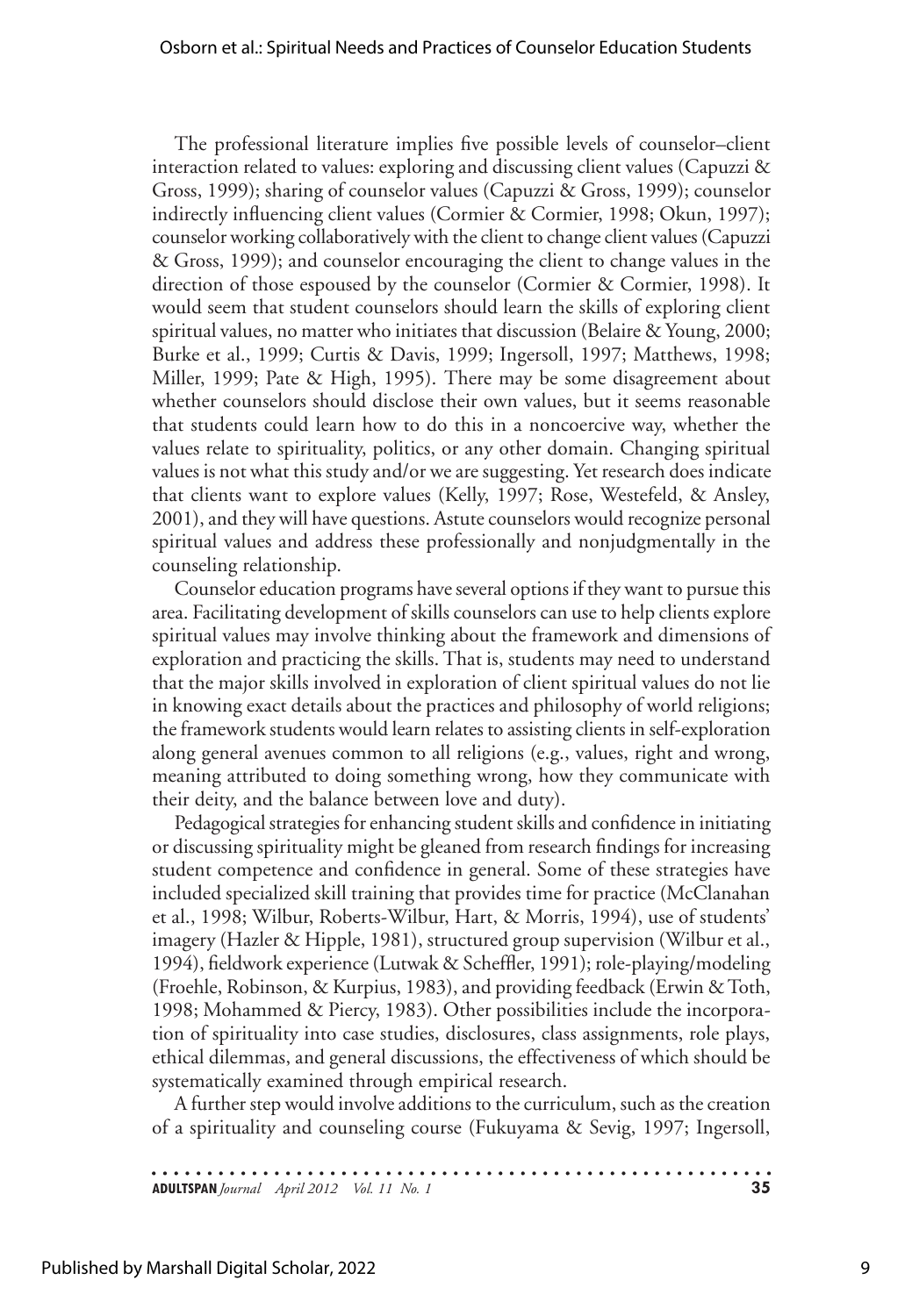1997), as well as integrating spirituality into existing courses, such as "Special Populations," or creating a certificate program. Such integration is supported by Burke et al. (1999) as a way to facilitate students' confidence in exploring and using spirituality in counseling. Although Corveleyn (2000) argued against having such a spiritual strategy or specified approach to discussing spirituality in counseling, addressing spirituality allows an inquiry into a potentially powerful component of client support systems, and teaching how to initiate and discuss this topic is a responsibility that belongs uniquely to counselor educators and supervisors. Thus, it may be in the best interest of both clients and students for counselor education programs to address this issue.

This exploratory study examined the spiritual practices and values of counselor education students. Limitations include a mostly Caucasian female sample at one southeastern university and the voluntary survey completion, which may have resulted in the most interested students choosing to respond. This study has provided a springboard for additional studies on this topic that can be extended to include a more diverse sample size and diverse campuses.

Findings from this study may suggest several further research efforts: (a) additional data about the spiritual beliefs and values of counselor education students; (b) the counseling needs of diverse clientele and the role spirituality plays in clients' culture and lives; (c) exploration into the area of values in general, as well as how they affect the counseling relationship; (d) identification of counseling models and paradigms that espouse ethical and exploration of spirituality issues; (e) inquiry into the role of prayer and spiritual rituals in the lives of counselors and clients; and (f) examination of the effectiveness of pedagogical strategies to enhance confidence with initiating and discussing spirituality.

The counseling profession needs to pursue and provide clarity about this issue and encourage programs to provide guidelines, ethics, and fundamental premises of counseling into the spirituality realm. Counselor education programs need to promote the developmental model of human functioning, which includes spirituality as a vital part of an interrelated system. As researchers and educators, some of us may find ourselves braving a path of integrating spirituality into counseling approaches and teaching paradigms.

#### **References**

Abrahamson, M. (1983). *Social research methods.* Englewood Cliffs, NJ: Prentice Hall.

- Belaire, C., & Young, J. S. (2000). Influences of spirituality on counselor selection. *Counseling and Values, 44,* 189–197.
- Belaire, C., Young, J. S., & Elder, A. (2005). Inclusion of religious behaviors and attitudes in counseling: Expectations of conservative Christians. *Counseling and Values, 49,* 82–94.

Berg, B. (1998). *Qualitative research methods for the social sciences.* Boston, MA: Allyn & Bacon.

- Bergin, A. E., & Jensen, J. P. (1990). Religiosity of psychotherapists: A national survey. *Psychotherapy: Theory, Research, Practice, Training, 27,* 3–7.
- Brooks, C. W. Jr., & Matthews, C. O. (2000). The relationship among substance abuse counselors' spiritual well-being, values, and self-actualizing characteristics and the impact on clients' well-being*. Journal of Addictions & Offender Counseling, 21,* 23–33.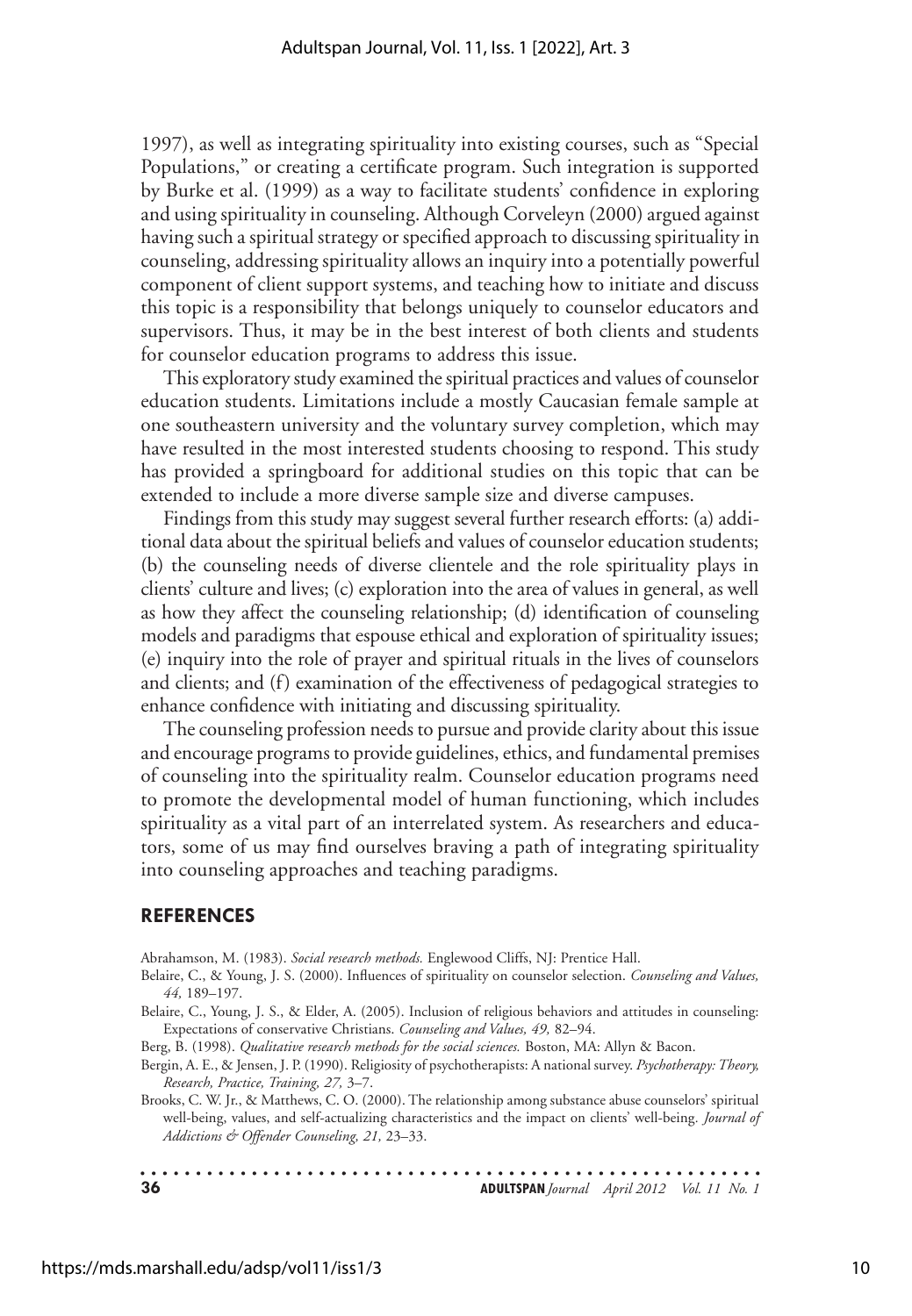#### Osborn et al.: Spiritual Needs and Practices of Counselor Education Students

- Burke, M. T., Hackney, H., Hudson, P., Miranti, J., Watts, G. A., & Epp, L. (1999). Spirituality, religion, and CACREP curriculum standards. *Journal of Counseling & Development, 77,* 251–257.
- Capuzzi, D., & Gross, D. (1999). *Counseling and psychotherapy: Theories and interventions.* Upper Saddle River, NJ: Merrill.
- Cormier, S., & Cormier, B. (1998). *Interviewing strategies for helpers: Fundamental skills and cognitive behavioral interventions* (4th ed.). Morgantown: West Virginia University.
- Corveleyn, J. (2000). In defense of benevolent neutrality: Against a "spiritual strategy." *Journal of Individual Psychology, 56,* 343–352.
- Curtis, R. C., & Davis, K. M. (1999). Spirituality and multimodal therapy: A practical approach to incorporating spirituality in counseling. *Counseling and Values, 43,* 199–210.
- Denzin, N. (1978). *The research act.* New York, NY: McGraw Hill.
- Egan, G. (1998). *The skilled helper* (6th ed.). Pacific Grove, CA: Brooks/Cole.
- Erwin, W. J., & Toth, P. L. (1998). Applying skill-based curriculum to teach feedback in groups: An evaluation study. *Journal of Counseling & Development, 76,* 294–301.
- Frame, M. W. (2000). Spiritual and religious issues in counseling: Ethical considerations. *Family Journal: Counseling and Therapy for Couples and Families, 8,* 72–74.
- Froehle, T. C., Robinson, S. E., & Kurpius, D. J. (1983). Enhancing the effects of modeling through roleplay practice. *Counselor Education and Supervision, 22,* 197–206.
- Fukuyama, M. A., & Sevig, T. D.(1997). Spiritual issues in counseling: A new course. *Counselor Education and Supervision, 36,* 233–244.
- Gubi, P. M. (2001). An exploration of the use of Christian prayer in mainstream counselling. *British Journal of Guidance & Counselling, 29,* 425–434.
- Hayes, M., & Cowie, H. (2005). Psychology and religion: Mapping the relationship. *Mental Health, Religion and Culture, 8,* 27–33.
- Hazler, R. J., & Hipple, T. E. (1981). The effects of mental practice on counseling behaviors. *Counselor Education and Supervision, 20,* 211–218.
- Hickson, J., Housley, W., & Wages, D. (2000). Counselors' perceptions of spirituality in the counseling process. *Counseling and Values, 45,* 58–66.
- Holt, J., Houg, B., & Romano, J. (1999). Spiritual wellness for clients with HIV/AIDS: Review of counseling issues. *Journal of Counseling & Development, 77,* 160–170.
- Ingersoll, R. (1997). Teaching a course on counseling and spirituality. *Counselor Education and Supervision, 36,* 224–232.
- Kelly, E. W. (1995). Counselor values: A national survey. *Journal of Counseling & Development, 73,* 648–653.
- Kelly, E. W. (1997). Religion and spirituality in variously accredited counselor training programs: A comment on Pate and High. *Counseling and Values, 42,* 7–11.
- Koch, G. (1998). Spiritual empowerment: A metaphor for counseling. *Counseling and Values, 43,* 19–27.
- Lutwak, N., & Scheffler, L. W. (1991). Supervised fieldwork and the development of counseling skills. *Journal of Research in Education, 1,* 57–62.
- Mack, M. L. (1994). Understanding spirituality in counseling psychology: Considerations for research, training, and practice. *Counseling and Values, 39,* 15–31.
- Matthews, C. (1998). Integrating the spiritual dimension into traditional counselor education programs. *Counseling and Values, 43,* 3–18.
- McClanahan, K. K., McLaughlin, R. J., Loos, V. E., Holcomb, J. D., Gibbons, A. D., & Smith, Q. W. (1998). Training school counselors in substance abuse risk reduction techniques for use with children and adolescents. *Journal of Drug Education, 28,* 39–51.
- Miller, G. (1999). The development of the spiritual focus in counseling and counselor education. *Journal of Counseling & Development, 77,* 498–501.
- Mohammed, Z., & Piercy, F. (1983). The effects of two methods of training and sequencing on structuring and relationship skills of family therapists. *American Journal of Family Therapy, 11,* 64–71.
- Myers, J., & Truluck, M. (1998). Health beliefs, religious values, and the counseling process: A comparison of counselors and other mental health professions. *Counseling and Values, 42,* 106–123.
- Nyman, S. J., & Daugherty, T. K. (2001). Congruence of counselor self-disclosure and perceived effectiveness. *Journal of Psychology, 135,* 269–276.

Okun, B. (1997). *Effective helping* (5th ed.). Pacific Grove, CA: Brooks/Cole.

- Pate, R., & High, H. (1995). The importance of client religious beliefs and practices in the education of counselors in CACREP-accredited programs. *Counseling and Values, 40,* 2–5.
- Rose, E. M., Westefeld, J. S., & Ansley, T. N. (2001). Spiritual issues in counseling: Clients' beliefs and preferences. *Journal of Counseling Psychology, 48,* 61–71.